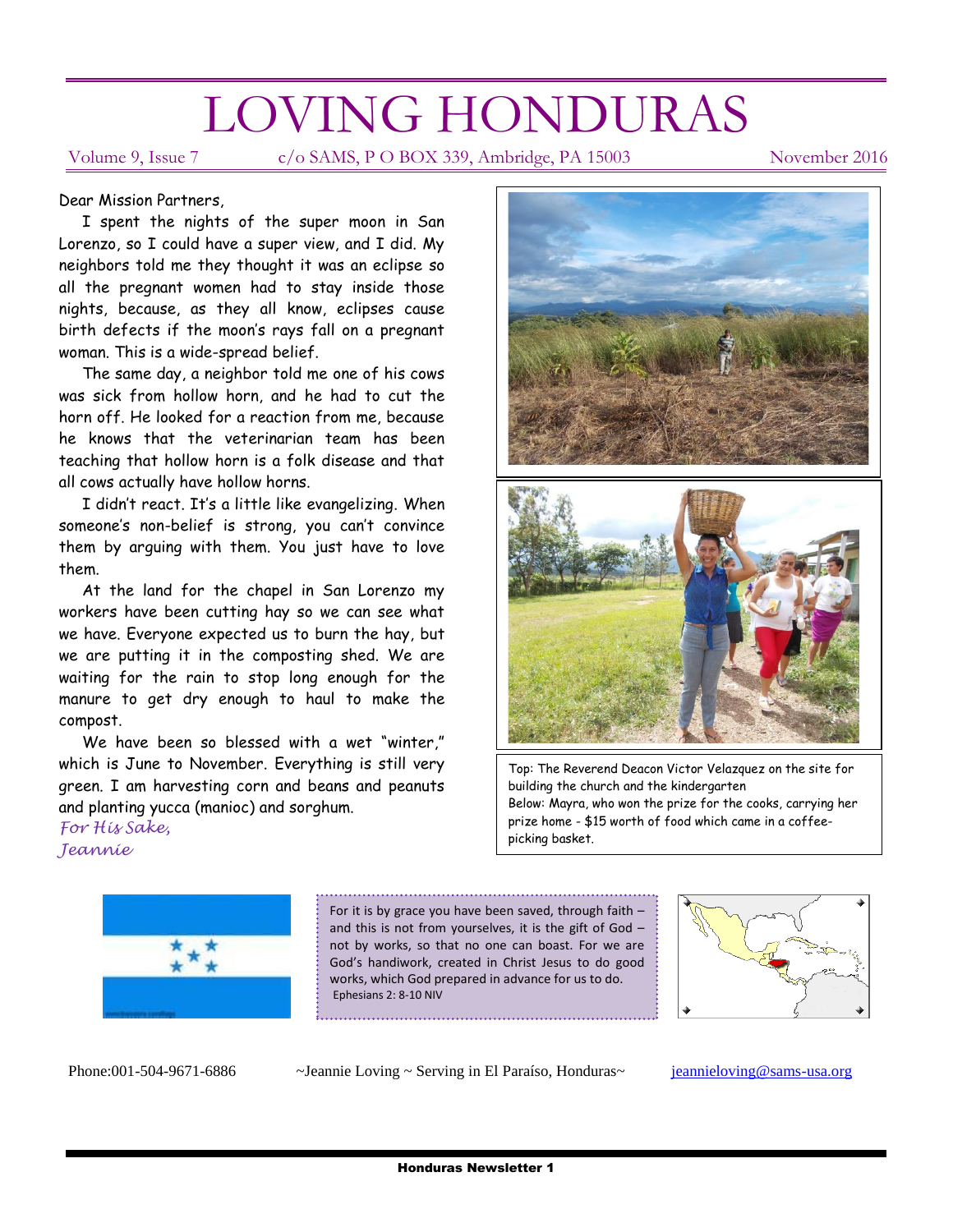## HERE AND THERE

- $\bullet$  I JUST MET WITH TWO MORE LITTLE HEART PATIENTS TO SEND TO THE CARDIOLOGIST NEXT MONTH.
- I AM HAVING TWO MORE ECO STOVES BUILT.
- SCHOOL IS OUT FOR CHRISTMAS (SUMMER) VACATION.
- I AM TRAINING DAUGHTERS OF THE KING IN SANTA MARIA AT EL BUEN PASTOR CHURCH.
- ALMOST ALL OF THE FARMERS HAVE HAD A GOOD HARVEST THIS YEAR.
- WE HAVE LOST THE IN-SCHOOL-FEEDING PROGRAM. IT APPEARS THAT THE NEW CANADIAN PRIME MINISTER HAS CUT THE FUNDING.

### **PRAYER AND PRAISE REQUESTS**

Praise him for Jeannie's good health and safety. Pray for the growth of the church plant Santa Maria Magdalena in San Lorenzo.

Keep praying for rain in Valle de Jamastran.

Praise him for the rain this growing season.

Pray for the training of the new candidates to be Daughters of the King.

Praise for the new doors and windows on the Roman Catholic chapel in San Lorenzo.

Pray for a missionary to come who can take charge of the handicapped children I have been helping.





**Above:** Daughters of the King candidates look for answers to their workbooks.

**Below:** Heart patient Elvin Cocas with the dentist. It is extremely important for heart patients to have good dental health. He is the only resident of San Lorenzo who goes to the dentist regularly. No one else can afford it. Others pull their teeth and save for dentures.